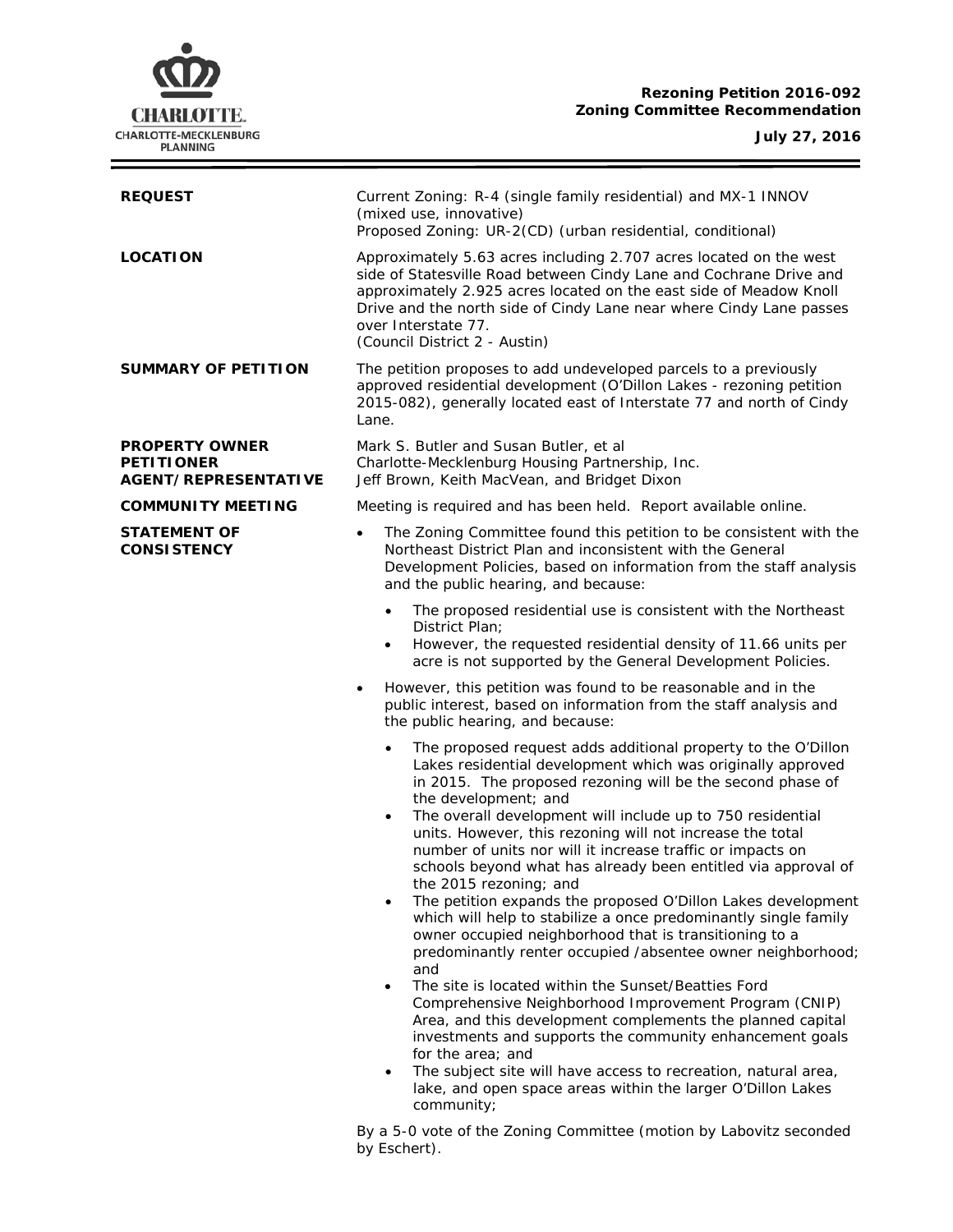| <b>ZONING COMMITTEE</b><br><b>ACTION</b>     | The Zoning Committee voted 5-0 to recommend APPROVAL of this<br>petition with the following modifications:                                                                                                                                                                                                                                                                                                                                                                                                                                                                                                                                                                                                                                                                                                                                                                                                                                                                                                                                                                                                                                                                                                                                                                                                                                                                                                                                                                                                                                                                                                                                                                                                                                                                                                                                                                                                                                          |  |
|----------------------------------------------|-----------------------------------------------------------------------------------------------------------------------------------------------------------------------------------------------------------------------------------------------------------------------------------------------------------------------------------------------------------------------------------------------------------------------------------------------------------------------------------------------------------------------------------------------------------------------------------------------------------------------------------------------------------------------------------------------------------------------------------------------------------------------------------------------------------------------------------------------------------------------------------------------------------------------------------------------------------------------------------------------------------------------------------------------------------------------------------------------------------------------------------------------------------------------------------------------------------------------------------------------------------------------------------------------------------------------------------------------------------------------------------------------------------------------------------------------------------------------------------------------------------------------------------------------------------------------------------------------------------------------------------------------------------------------------------------------------------------------------------------------------------------------------------------------------------------------------------------------------------------------------------------------------------------------------------------------------|--|
|                                              | Transportation<br>1. The petitioner has added a note to Sheet RZ-01 that states "For<br>Development Areas E.1 and E.2, there will be no new site access to<br>Cindy Lane".<br>2. The petitioner has revised the site plan Conditional Note III.F. to<br>read "on Sheet RZ-02".<br>3. The petitioner has revised the site plan to add a conditional note on<br>Sheet RZ-2 stating: "All transportation improvements shall be<br>completed and approved prior to the issuance of the first building's<br>certificate of occupancy."<br>4. The petitioner has revised the site plan by adding a note on Sheet<br>RZ-01 identifying the extension of six-foot sidewalk along Cindy<br>Lane as noted in III.H. Access and Pedestrian Circulation.<br>5.<br>The petitioner has added language to Conditional Note III.a. that<br>states "Access to the Site will be from Statesville Road via a new<br>access drive as depicted on the Site Plan, a new public street<br>located on the southern edge of Development Area B.2, Meadow<br>Knoll Drive and from the roads constructed as part of Rezoning<br>Petition No. 2015-082 as generally depicted on the Rezoning Plan."<br>The petitioner committed to remove the driveway access to<br>6.<br>Statesville Road as depicted on Sheet RZ-01 and modify note on<br>same sheet to prohibit this driveway access, or remove the note in<br>its entirety.<br>Environment<br>7. The petitioner has submitted wetland letters indicating that the<br>criteria for wetlands were not identified at the site.<br><b>Site and Building Design</b><br>8. Petitioner has revised the site plan to note the proposed maximum<br>development for parcels B.2, E.1, and E.2 is up to 270 residential<br>units.<br>9. The petitioner has amended Development Area B.2 acreage to read<br>2.707 acres, and acreage of Development Areas E.1 and E.2 has<br>been amended to indicate 2.925 acres, totaling 5.63 acres. |  |
| <b>VOTE</b>                                  | Motion/Second:<br>Eschert / Wiggins<br>Yeas:<br>Eschert, Labovitz, Majeed, Sullivan, and Wiggins<br>Nays:<br>None<br>Absent:<br>Lathrop and Watkins                                                                                                                                                                                                                                                                                                                                                                                                                                                                                                                                                                                                                                                                                                                                                                                                                                                                                                                                                                                                                                                                                                                                                                                                                                                                                                                                                                                                                                                                                                                                                                                                                                                                                                                                                                                                 |  |
|                                              | Recused:<br>None                                                                                                                                                                                                                                                                                                                                                                                                                                                                                                                                                                                                                                                                                                                                                                                                                                                                                                                                                                                                                                                                                                                                                                                                                                                                                                                                                                                                                                                                                                                                                                                                                                                                                                                                                                                                                                                                                                                                    |  |
| <b>ZONING COMMITTEE</b><br><b>DISCUSSION</b> | Staff presented this item to the Committee, noting that the subject<br>acreage will be part of a larger residential development known as<br>O'Dillon Lakes (rezoning petition 2015-082), consisting of 750<br>residential units of various types. Staff stated that all outstanding<br>issues were addressed by the petitioner, including removal of the<br>driveway accessing Statesville Road.                                                                                                                                                                                                                                                                                                                                                                                                                                                                                                                                                                                                                                                                                                                                                                                                                                                                                                                                                                                                                                                                                                                                                                                                                                                                                                                                                                                                                                                                                                                                                    |  |
|                                              | Staff also noted that this petition is consistent with the residential land<br>use recommendation in the Northeast District Plan, but the density is<br>not supported as per the General Development Policies.                                                                                                                                                                                                                                                                                                                                                                                                                                                                                                                                                                                                                                                                                                                                                                                                                                                                                                                                                                                                                                                                                                                                                                                                                                                                                                                                                                                                                                                                                                                                                                                                                                                                                                                                      |  |
|                                              | There was no discussion of this request.                                                                                                                                                                                                                                                                                                                                                                                                                                                                                                                                                                                                                                                                                                                                                                                                                                                                                                                                                                                                                                                                                                                                                                                                                                                                                                                                                                                                                                                                                                                                                                                                                                                                                                                                                                                                                                                                                                            |  |
| <b>STAFF OPINION</b>                         | Staff agrees with the recommendation of the Zoning Committee.                                                                                                                                                                                                                                                                                                                                                                                                                                                                                                                                                                                                                                                                                                                                                                                                                                                                                                                                                                                                                                                                                                                                                                                                                                                                                                                                                                                                                                                                                                                                                                                                                                                                                                                                                                                                                                                                                       |  |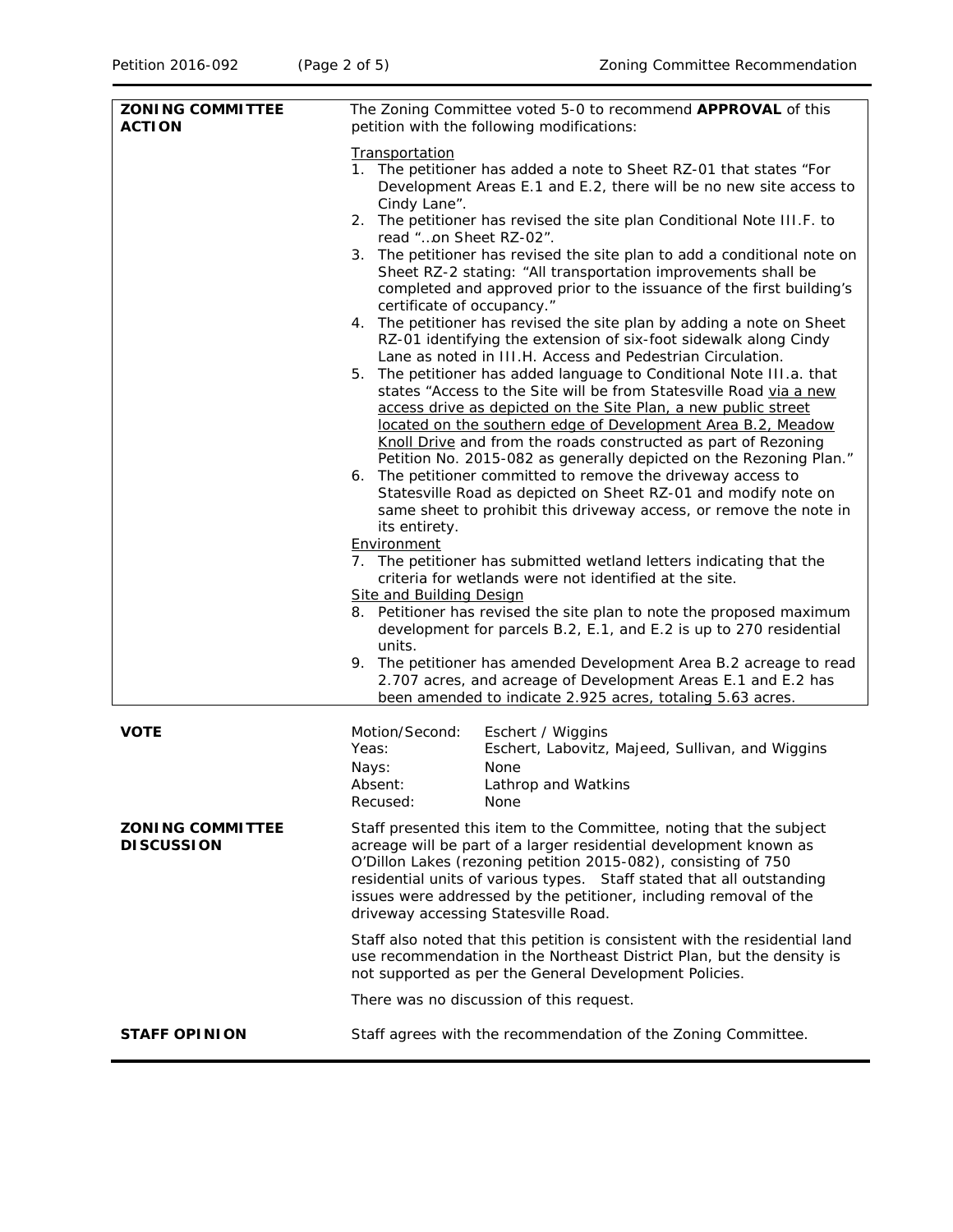### **FINAL STAFF ANALYSIS**

### **(Pre-Hearing Analysis online at [www.rezoning.org\)](http://www.rezoning.org/)**

## **PLANNING STAFF REVIEW**

#### **Proposed Request Details**

The site plan accompanying this petition contains the following provisions:

- Land Use
	- The petition proposes an additional phase to O' Dillon Lakes residential community development that was approved via rezoning 2015-082 to allow the construction of 750 residential units of different types on approximately 64.33 acres.
	- Allows construction of up to 270 residential dwelling units in the three development areas (Development Areas B.2, E.1, and E.2) to be added to the previously approved O'Dillon Lakes development.
	- However, this petition will not increase the total number of units for the entire development over the previously approved 750 units.
	- Development Area B.2:
		- Consists of approximately 2.707 acres and is located on the west side of Statesville Road between Cindy Lane and Cochrane Drive.
			- Allows construction of up to 150 multi-family residential units.
	- Development Areas E.1 and E.2:
		- Consists of approximately 2.925 acres located on the west side of Meadow Knoll Drive and the north side of Cindy Lane near where Cindy Lane passes over Interstate 77.
		- Permits up to 120 dwelling units in Development Areas E.1 and E.2 that may include single family detached units/lots, and/or attached dwelling units (duplex, triplex, quadraplex) and age-restricted multi-family units. The age restricted multi-family units may only be constructed on Development Area E.1 and may not exceed 110 units.
- **Transportation**

Proposed Transportation Improvements to be made in conjunction with the development include:

- Meadow Knoll Drive: Extend proposed roadway in Development Area E.1 to connect to Meadow Knoll Drive located within the Meadowhill neighborhood.
- Statesville Road and Cochrane Drive/Arvin Drive: Install a crosswalk on the Cochrane Drive leg of the intersection.
- Cindy Lane and Hutchinson McDonald Road/Proposed Access "A":
	- Construct an eastbound left-turn lane on Cindy Lane.
	- Construct a westbound left-lane on Cindy Lane.
	- Construct a westbound right-turn lane on Cindy Lane.
	- Install a five-foot wide bike lane along the north side of Cindy Lane.
	- Construct proposed Access "A" with one entering lane and two exit lanes.
	- Modify, through remarking of the pavement, the leg of Hutchinson McDonald Road to include a northbound turn lane and a combined thru-right turn lane.
	- Install a crosswalk on the proposed Access "A" leg of the intersection.
- Beatties Ford Road and Cindy Lane/Griers Grove Road: Install a crosswalk with pedestrian signal heads and pushbuttons on the north side of the intersection.
- Cochrane Drive and Proposed Access "B": Install a pedestrian crosswalk on the proposed Access "B" leg of the intersection.
- Statesville Road and Proposed Access "C": Install a pedestrian crosswalk on proposed access "C."
- New streets constructed on the site will be public.
- Individual driveway connections to Cindy Lane will be prohibited.
- Extend six-foot sidewalk along Cindy Lane from the Site to the west to tie into existing sidewalk along the frontage of Tax Parcel 041-131-05.
- No new site access to Cindy Lane for Development Areas E.1 and E.2.
- Commitment that all transportation improvements to be completed and approved prior to the issuance of the first building's certificate of occupancy.
- Construct a concrete pad for a bus passenger shelter along Statesville Road and Cindy Lane when development occurs along each roadway. Petitioner will coordinate the location of the pads with CATS during the land development approval process.
- Site and Building Design:
	- Limits building height for multi-family development to four stories; however, other dwelling types limited to three-story maximum.
	- Orients buildings in a way to enclose and define public space, open space and green space.
	- Provides commitments related to the treatment of ground floor elevations, materials for multi-family, architectural features such as porches, and façade treatments.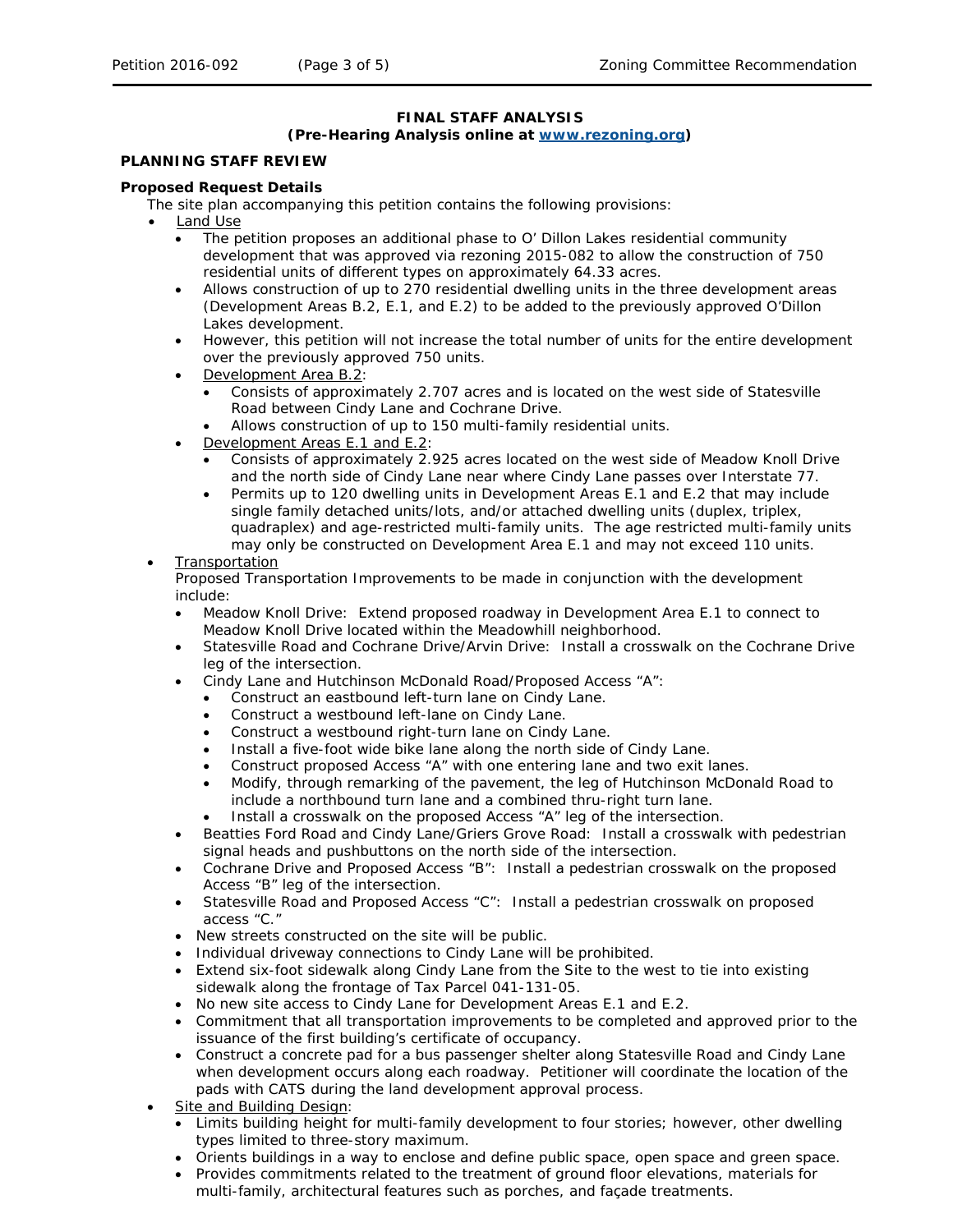- Prohibits parking or maneuvering for parking between the proposed buildings and abutting public streets (except Cindy Lane if reverse frontage is utilized).
- Prohibits the rear of proposed single family detached dwelling units from being oriented toward the proposed or existing public streets.
- Provides a 20-foot "Class C" Buffer with a six-foot fence along the western property boundary of Development Areas E.1 and E.2.
- Provides a 20-foot "Class C" Buffer where Development Area B.2 abuts an existing residential use.
- Limits detached lighting on the site to 21 feet.

## • **Public Plans and Policies**

- The *Northeast District Plan* (1996) recommends single family up to four dwelling units per acre, for the 2.707-acre site identified as Development Area B.2.
- The *Northeast District Plan* (1996), as a result of a subsequent rezoning (petition 2000-162), recommends single family up to six dwelling units per acres, for the 2.925-acre site4 included in Development Areas E.1 and E.2.
- The *General Development Policies* (GDP) provides policy guidance for evaluating proposed residential densities greater than four units per acre. The petition does not meet the General Development Policies locational criteria for consideration of up to 11.66 dwellings units per acre as illustrated in the table below.

| <b>Assessment Criteria</b>         | Density Category - up to 12 dua |
|------------------------------------|---------------------------------|
| Meeting with Staff                 | 1 (Yes)                         |
| Sewer and Water Availability       | 2 (CMUD)                        |
| Land Use Accessibility             | 1 (Low)                         |
| <b>Connectivity Analysis</b>       | (Low)                           |
| <b>Road Network Evaluation</b>     | $0$ (No)                        |
| Design Guidelines                  | 4 (Yes)                         |
| Other Opportunities or Constraints | ΝA                              |
| <b>Minimum Points Needed: 12</b>   | <b>Total Points: 9</b>          |

## • **TRANSPORTATION CONSIDERATIONS**

- This petition is an expansion of the area of an approved rezoning but does not expand the entitled land uses or trip generation of the original rezoning.
	- Existing Use: 270 trips per day (based on four single family dwelling units, a 3,600-square foot convenience store, and 3,182 square feet of warehouse uses);
	- Entitlement: 260 trips per day (based on 11 single family dwelling units and 20 townhome units).
	- Proposed Zoning: The number of trips per day will not be increased as the number of residential units will remain at 750 per rezoning petition 2015-082. The number of trips per day for the overall O'Dillon Lakes development is estimated at 5,600 trips per approved rezoning petition 2015-082 and the current rezoning.

## **DEPARTMENT COMMENTS** (see full department reports online)

- **Charlotte Area Transit System:** No issues.
- **Charlotte Department of Neighborhood & Business Services:** The developer must comply with the City's Housing Policies if seeking public funding for this project.
- **Charlotte Fire Department:** No issues.
- **Charlotte-Mecklenburg Schools:** There will be no increase in students since the total number of units was taken into account with the previous rezoning (rezoning petition 2015-082).
- **Charlotte-Mecklenburg Storm Water Services:** Flooding and surface water quality impacts associated with impervious surfaces on this site are being addressed through compliance with the Post-Construction Stormwater Ordinance. Compliance may include installing devices that hold and slowly release runoff over time to reduce flooding potential, devices that filter pollutants from runoff before release to streams, preservation of vegetated stream buffer zones, preservation of upland trees and forested areas, or paying a mitigation fee in-lieu-of onsite stormwater control devices.
- **Charlotte Water:** No issues.
- **Engineering and Property Management:** No issues.